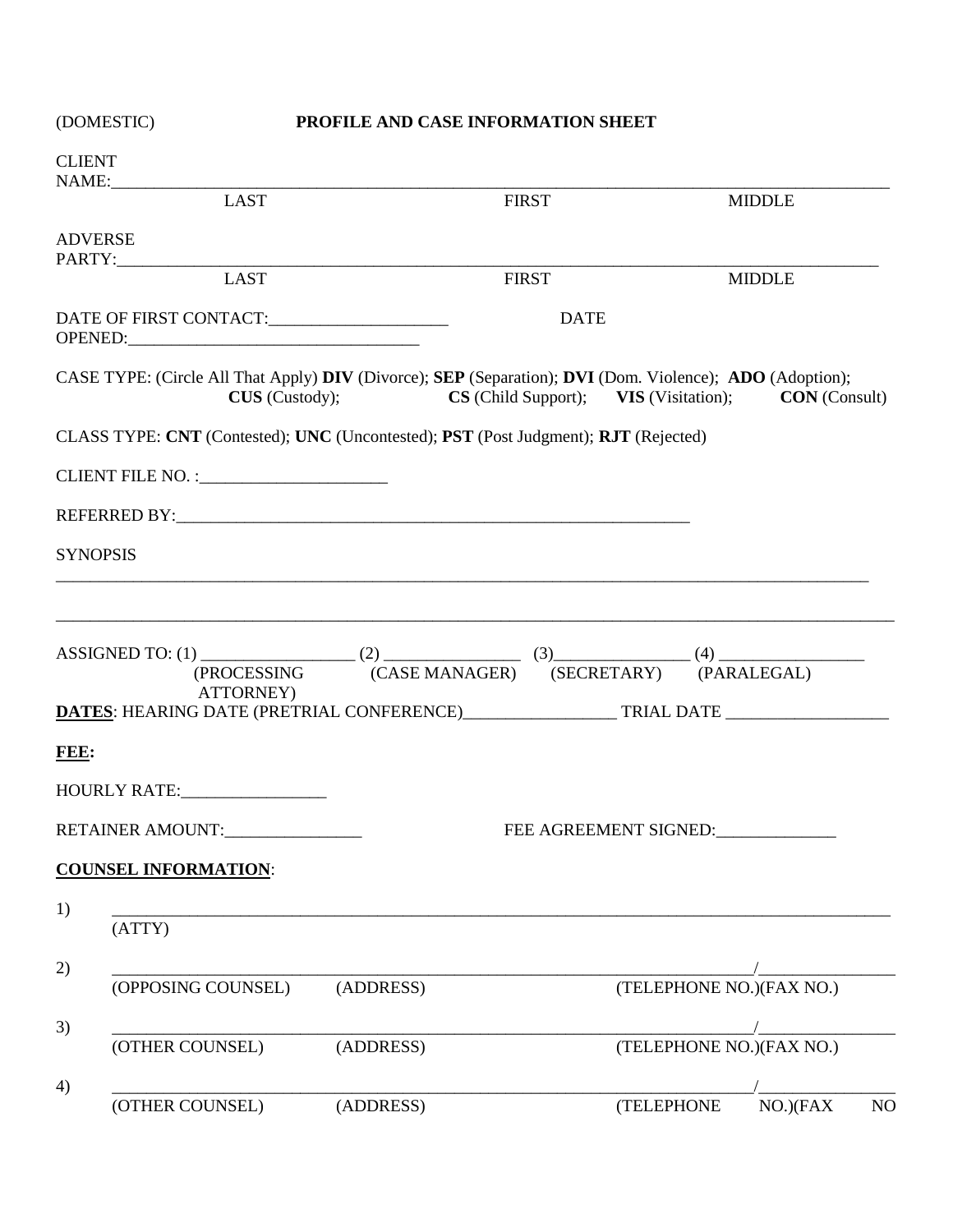A. **Client** 

## FAMILY INFORMATION WORKSHEET

| Educational Background - HS_____________________________College____________Graduate Degree__________                                                                                                                           |  |  |  |
|--------------------------------------------------------------------------------------------------------------------------------------------------------------------------------------------------------------------------------|--|--|--|
|                                                                                                                                                                                                                                |  |  |  |
|                                                                                                                                                                                                                                |  |  |  |
|                                                                                                                                                                                                                                |  |  |  |
| Address of Employer experience and the contract of the contract of the contract of the contract of the contract of the contract of the contract of the contract of the contract of the contract of the contract of the contrac |  |  |  |
| Job Title                                                                                                                                                                                                                      |  |  |  |
|                                                                                                                                                                                                                                |  |  |  |
|                                                                                                                                                                                                                                |  |  |  |
|                                                                                                                                                                                                                                |  |  |  |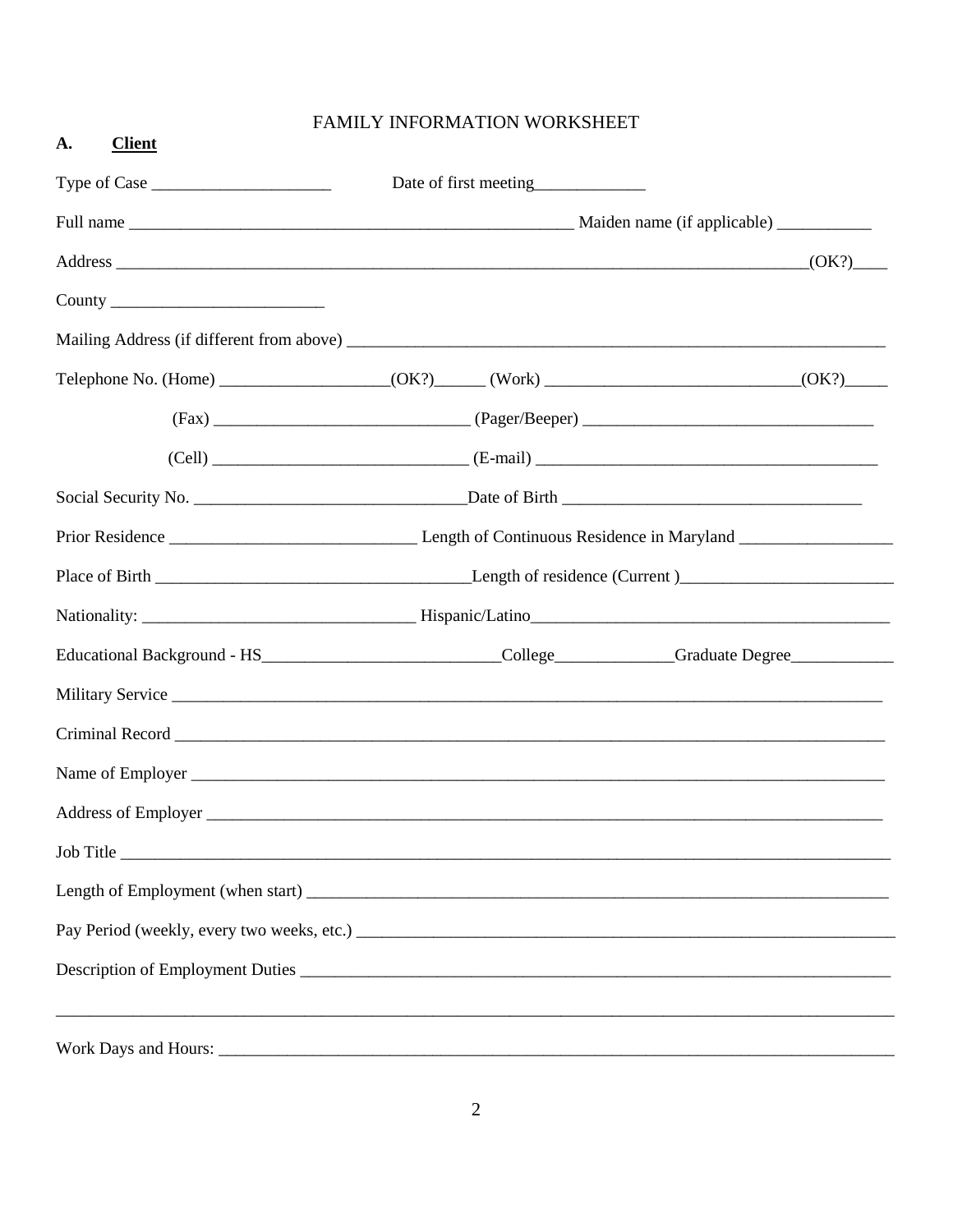| Deductions:                                              |                                                                                     |  |  |
|----------------------------------------------------------|-------------------------------------------------------------------------------------|--|--|
|                                                          |                                                                                     |  |  |
|                                                          |                                                                                     |  |  |
| Other sources of income, whether taxable or non-taxable: |                                                                                     |  |  |
|                                                          |                                                                                     |  |  |
|                                                          |                                                                                     |  |  |
|                                                          |                                                                                     |  |  |
|                                                          |                                                                                     |  |  |
|                                                          |                                                                                     |  |  |
|                                                          |                                                                                     |  |  |
|                                                          |                                                                                     |  |  |
|                                                          |                                                                                     |  |  |
| Present Marriage:                                        |                                                                                     |  |  |
|                                                          |                                                                                     |  |  |
| Previous Marriage:                                       |                                                                                     |  |  |
|                                                          |                                                                                     |  |  |
|                                                          |                                                                                     |  |  |
|                                                          | Other Support Responsibilities (Other children - not of this marriage/relationship) |  |  |
|                                                          |                                                                                     |  |  |
|                                                          |                                                                                     |  |  |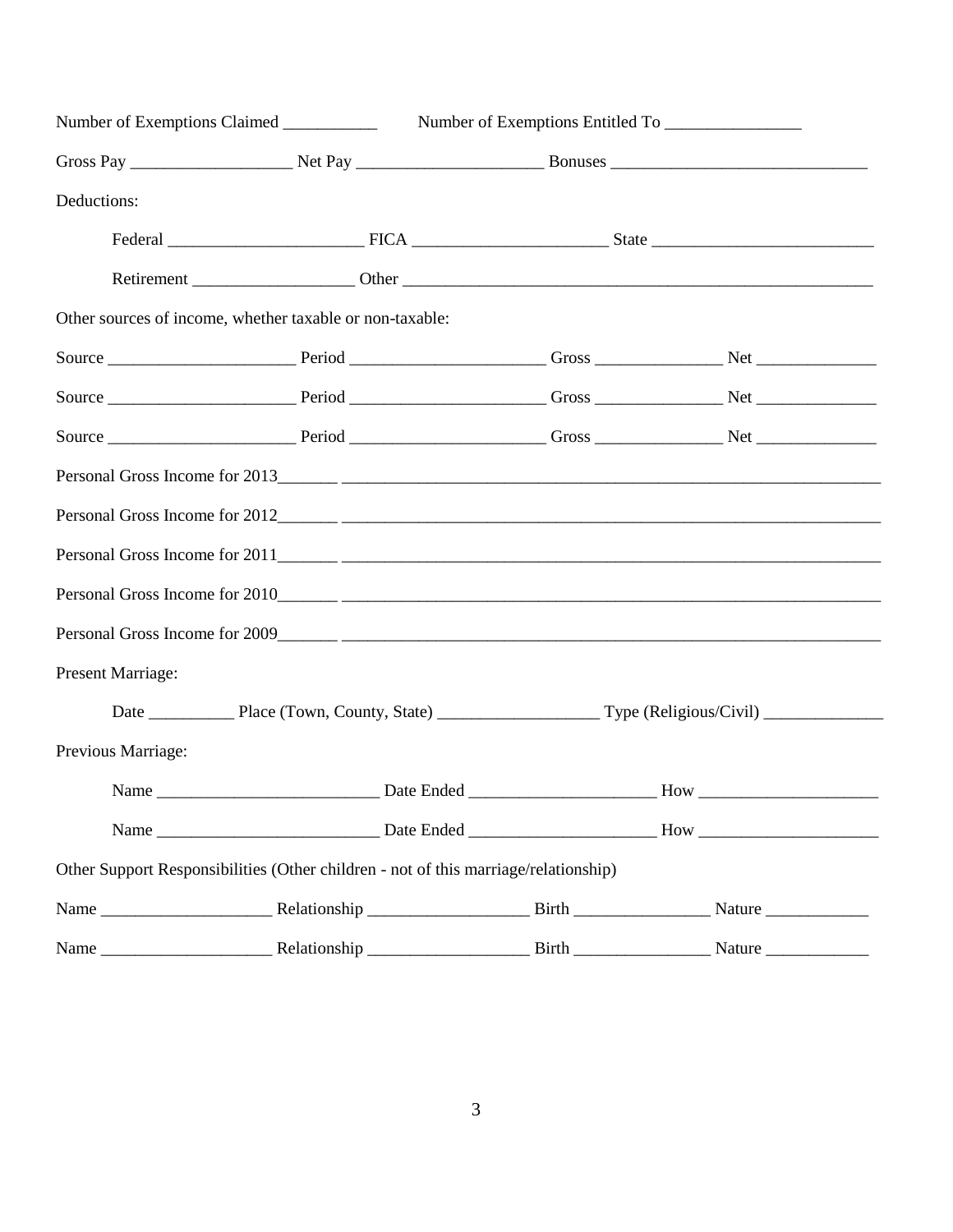| В.<br><b>Spouse/Former Spouse (Adverse Party)</b> |  |
|---------------------------------------------------|--|
|---------------------------------------------------|--|

|                      | Address experiences and the set of the set of the set of the set of the set of the set of the set of the set of the set of the set of the set of the set of the set of the set of the set of the set of the set of the set of |  |
|----------------------|-------------------------------------------------------------------------------------------------------------------------------------------------------------------------------------------------------------------------------|--|
|                      |                                                                                                                                                                                                                               |  |
|                      |                                                                                                                                                                                                                               |  |
|                      |                                                                                                                                                                                                                               |  |
|                      |                                                                                                                                                                                                                               |  |
|                      |                                                                                                                                                                                                                               |  |
|                      |                                                                                                                                                                                                                               |  |
|                      |                                                                                                                                                                                                                               |  |
|                      | Educational Background - HS______________________________College_____________Graduate Degree_________________                                                                                                                 |  |
|                      |                                                                                                                                                                                                                               |  |
|                      |                                                                                                                                                                                                                               |  |
|                      |                                                                                                                                                                                                                               |  |
|                      |                                                                                                                                                                                                                               |  |
|                      | Job Title                                                                                                                                                                                                                     |  |
|                      |                                                                                                                                                                                                                               |  |
|                      |                                                                                                                                                                                                                               |  |
|                      | Description of Employment Duties                                                                                                                                                                                              |  |
|                      |                                                                                                                                                                                                                               |  |
|                      |                                                                                                                                                                                                                               |  |
| Work days and hours: |                                                                                                                                                                                                                               |  |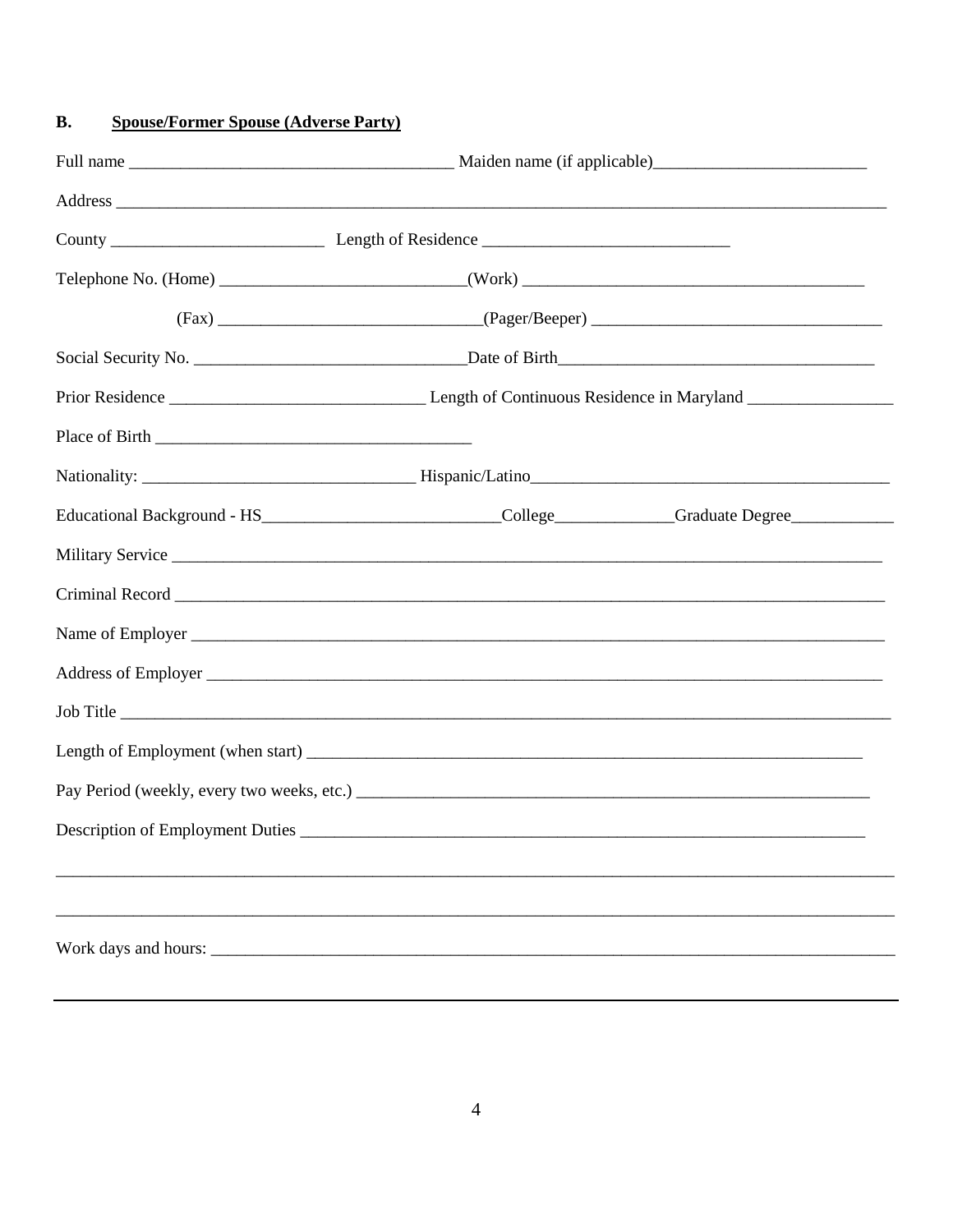| Deductions:                                              |                                                                                     |  |  |
|----------------------------------------------------------|-------------------------------------------------------------------------------------|--|--|
|                                                          |                                                                                     |  |  |
|                                                          |                                                                                     |  |  |
| Other sources of income, whether taxable or non-taxable: |                                                                                     |  |  |
|                                                          |                                                                                     |  |  |
|                                                          |                                                                                     |  |  |
|                                                          |                                                                                     |  |  |
|                                                          |                                                                                     |  |  |
|                                                          |                                                                                     |  |  |
|                                                          |                                                                                     |  |  |
|                                                          |                                                                                     |  |  |
|                                                          |                                                                                     |  |  |
| Present Marriage:                                        |                                                                                     |  |  |
|                                                          |                                                                                     |  |  |
| Previous Marriage:                                       |                                                                                     |  |  |
|                                                          |                                                                                     |  |  |
|                                                          |                                                                                     |  |  |
|                                                          | Other Support Responsibilities (Other children - not of this marriage/relationship) |  |  |
|                                                          |                                                                                     |  |  |
|                                                          |                                                                                     |  |  |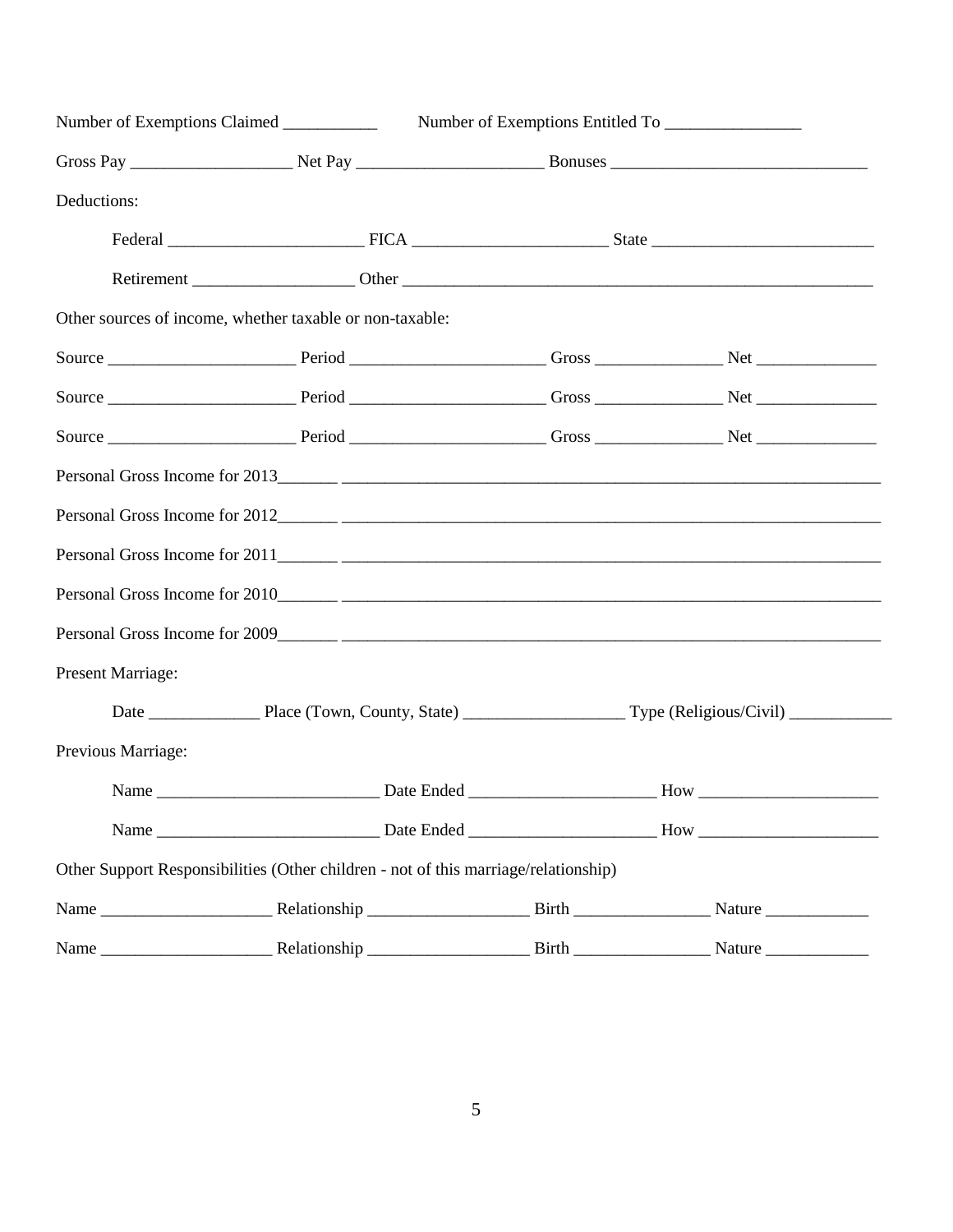## $\mathbf{C}$ . **Children**

Children of the Marriage/Relationship:

|  | Name experience and the set of the set of the set of the set of the set of the set of the set of the set of the set of the set of the set of the set of the set of the set of the set of the set of the set of the set of the |
|--|-------------------------------------------------------------------------------------------------------------------------------------------------------------------------------------------------------------------------------|
|  |                                                                                                                                                                                                                               |
|  | Grade                                                                                                                                                                                                                         |
|  |                                                                                                                                                                                                                               |
|  |                                                                                                                                                                                                                               |
|  |                                                                                                                                                                                                                               |
|  |                                                                                                                                                                                                                               |
|  |                                                                                                                                                                                                                               |
|  |                                                                                                                                                                                                                               |
|  |                                                                                                                                                                                                                               |
|  |                                                                                                                                                                                                                               |
|  |                                                                                                                                                                                                                               |
|  |                                                                                                                                                                                                                               |
|  |                                                                                                                                                                                                                               |
|  |                                                                                                                                                                                                                               |
|  | Notes (prior custody schedule, parenting schedule, etc)                                                                                                                                                                       |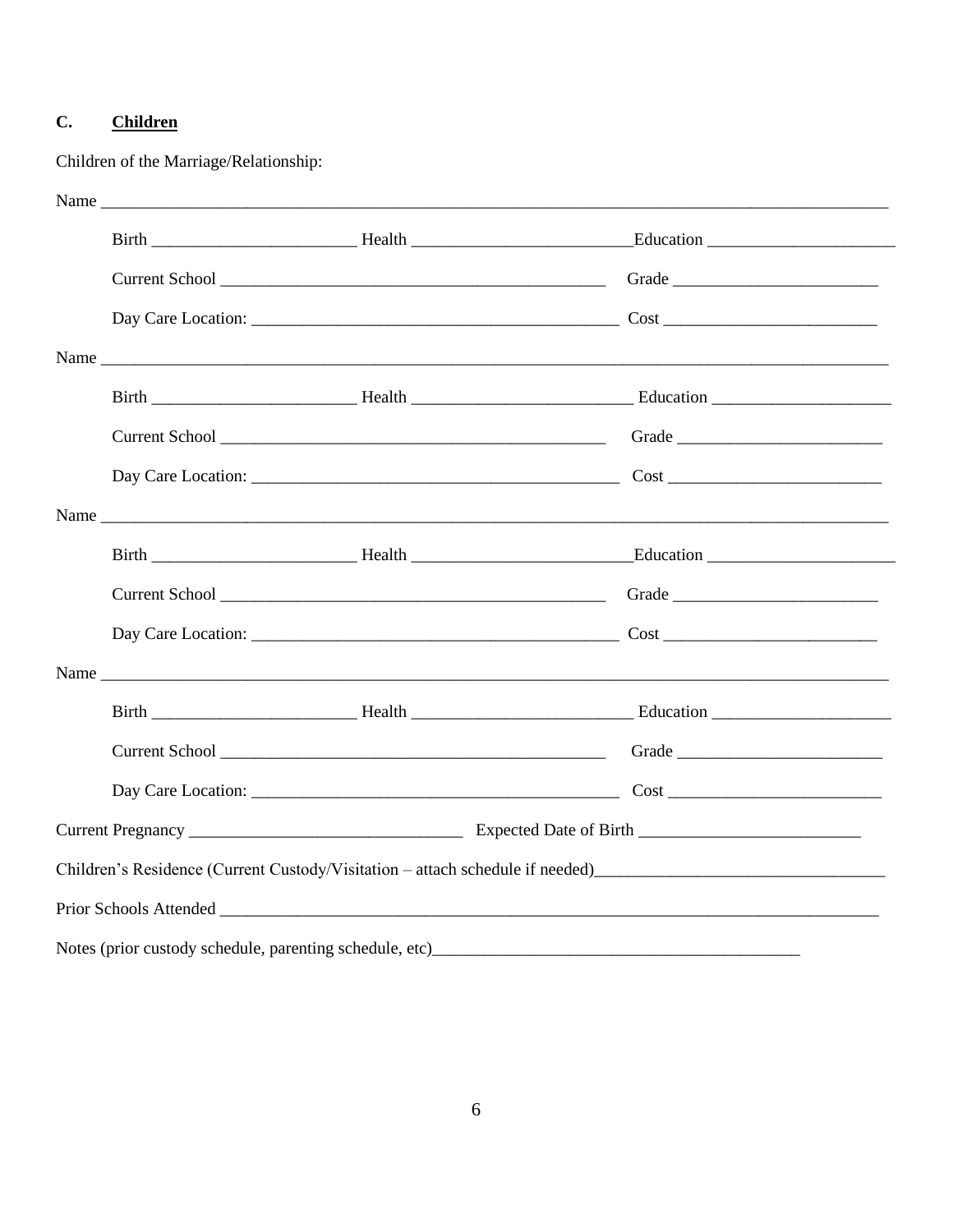## D. **Facts**